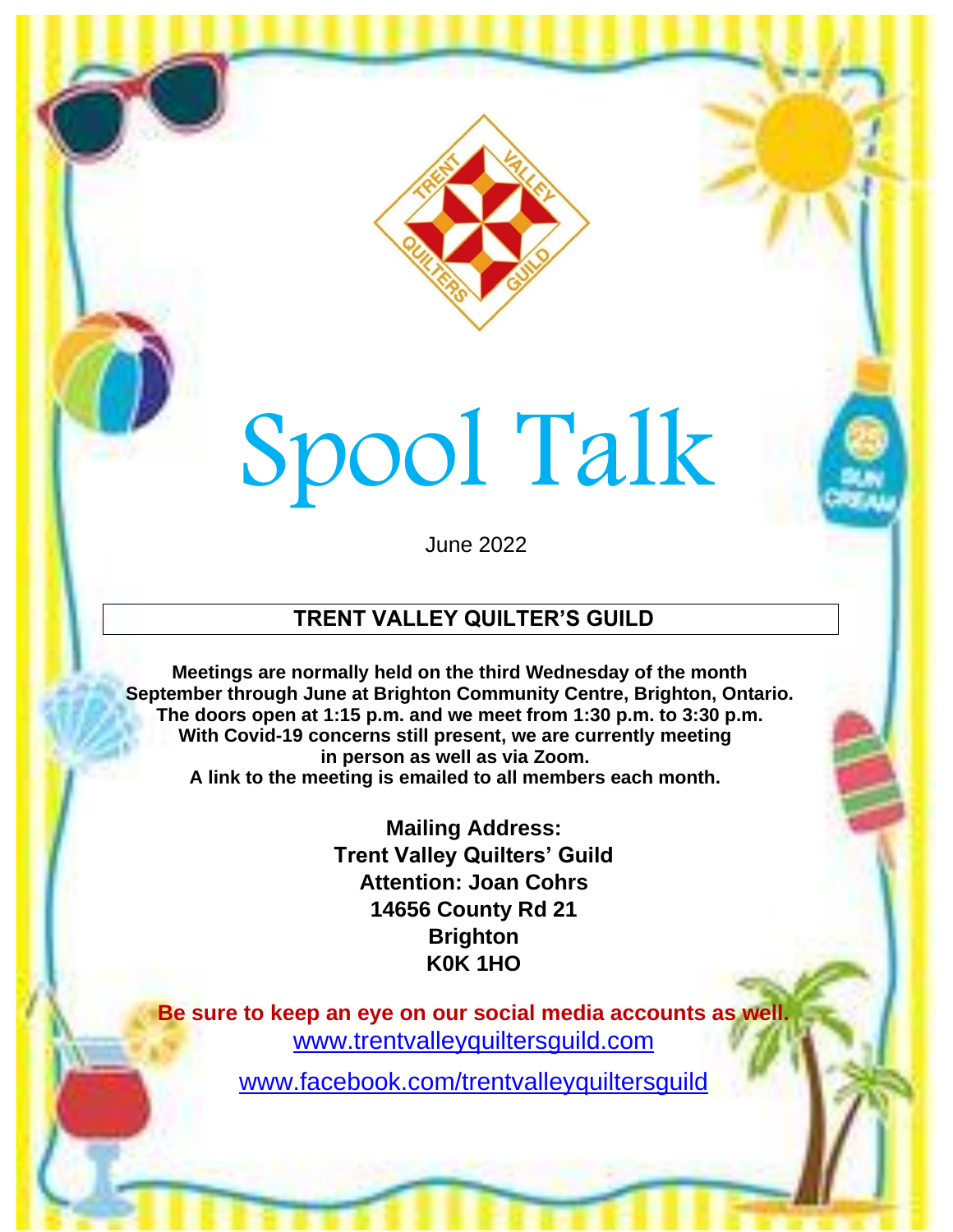#### **President's Message**  Rita Downhill

It is hard to believe that June is fast approaching. Where did the first half of the year go? It has certainly been a busy six months given the start of the hybrid live/Zoom meetings in Brighton. We have faced a few challenges, but we will get there. Many of the Quilting presenters are now preferring the on-line environment. Given that many of them have invested in the equipment to support online presentations during the Covid epidemic this is very understandable. Also, it does eliminate the need to travel or stay overnight outside their homes. It is likely a given that this will be the way of the future. That does not mean to say that there will not be live presentations next year, there will and other events like silent auctions etc. Anyway, we will soon be heading into our summer break. I am sure many of you will have plans for the Summer including visits with all those family members we haven't seen in awhile.

We have been approached by other Guilds to discuss how we are coping with the move forward from the Covid situation. This will be an on-going discussion group that I hope will lead to more collaboration between our Guilds. We can always learn so much from the experience of others. I am heading this up for now, but I am looking for a Guild member who may be interested in taking this over. So please let me know if you have a burning desire to be involved  $\odot$ .

We will be replacing some executive and other positions as per normal for this time of the year. Here is the list of nominees.

Executive

Treasurer ------------ Diane Cichon.

Membership ------- Joan Cohrs.

Sunshine --------- Linda Cowburn.

Website --------- Sue Davies has agreed to stay on for another year.

**Coordinators** 

E-Mail ------------- Danielle Gagnon.

Xmas Placemats ---------- Marie Newman /Janet Kivisto.

Please let me know if you have any interest in running for any of these positions

The new executive for 2022/23 will be approved by the membership at the June 2022 meeting and sworn in. We will also be voting on changes to the TVQG Constitution and By-laws.

Okay that is likely enough from me for this newsletter submission. I am working on 3 quilts now so that should keep me out of trouble for the next few months.

Rita.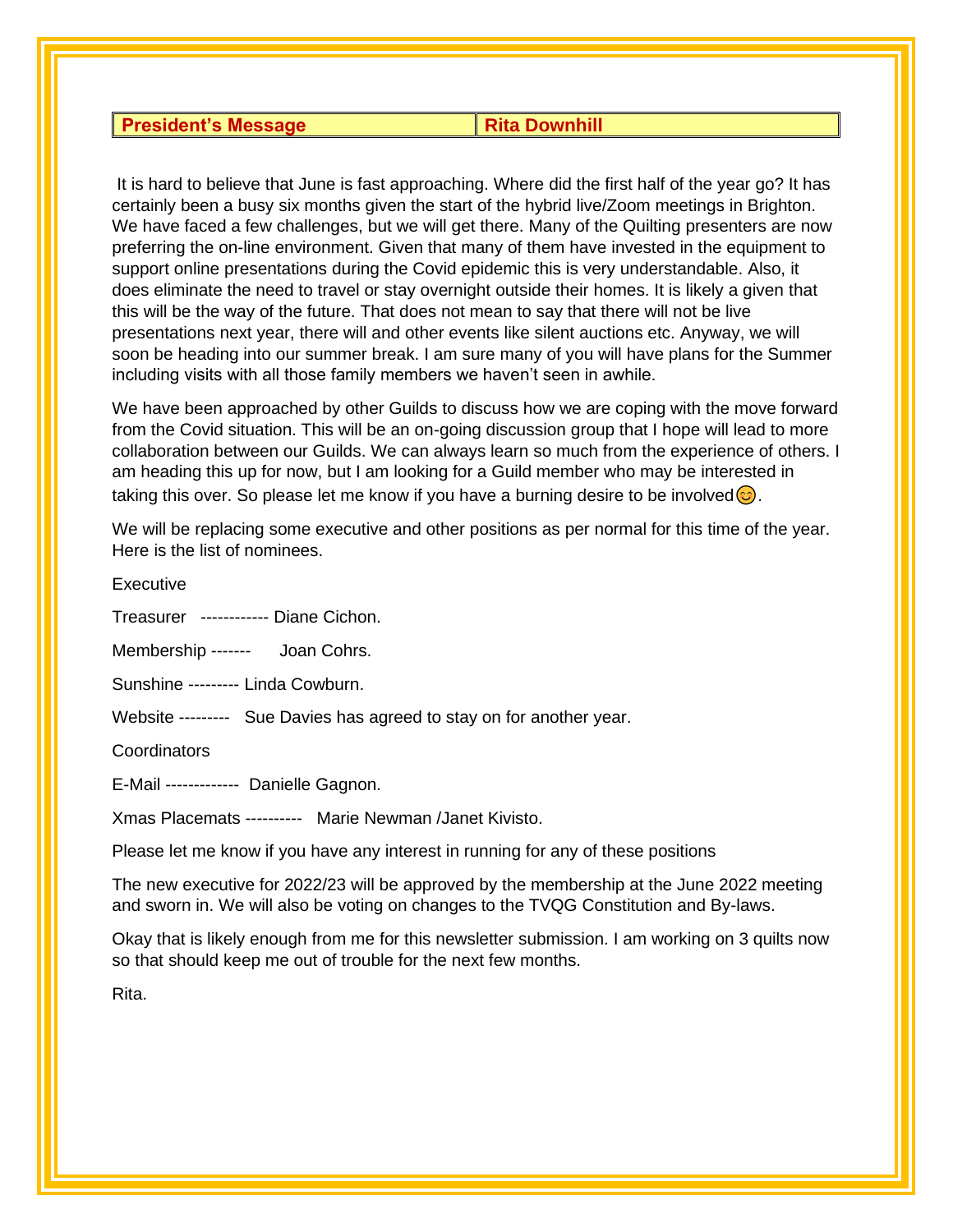| <b>Vice-President's Message</b> |  |
|---------------------------------|--|
|---------------------------------|--|

**Nancy Wallace** 

Hello fellow quilters. Just a quick note to wish you enjoyment of all the beauty that the summer months have to offer us. If you are travelling, the vacation starts from the moment you go out your door, so take your time to appreciate everything that passes you by until you reach your destination. As I get older, every year seems to go by even quicker so I am learning to appreciate and treasure every thing in my life, whether I perceive those things as positive or negative. It's usually the negative things that have helped me to grow the most. I look forward to seeing you all again in September! Take care and be safe.

| <b>Nominations/Past President</b> | Judv Grav |
|-----------------------------------|-----------|
| No report                         |           |



**[Lazy Days Tote](https://static.onecms.io/wp-content/uploads/pdfs/sites/42/2019/10/Lazy-Days-Tote.pdf) free** pattern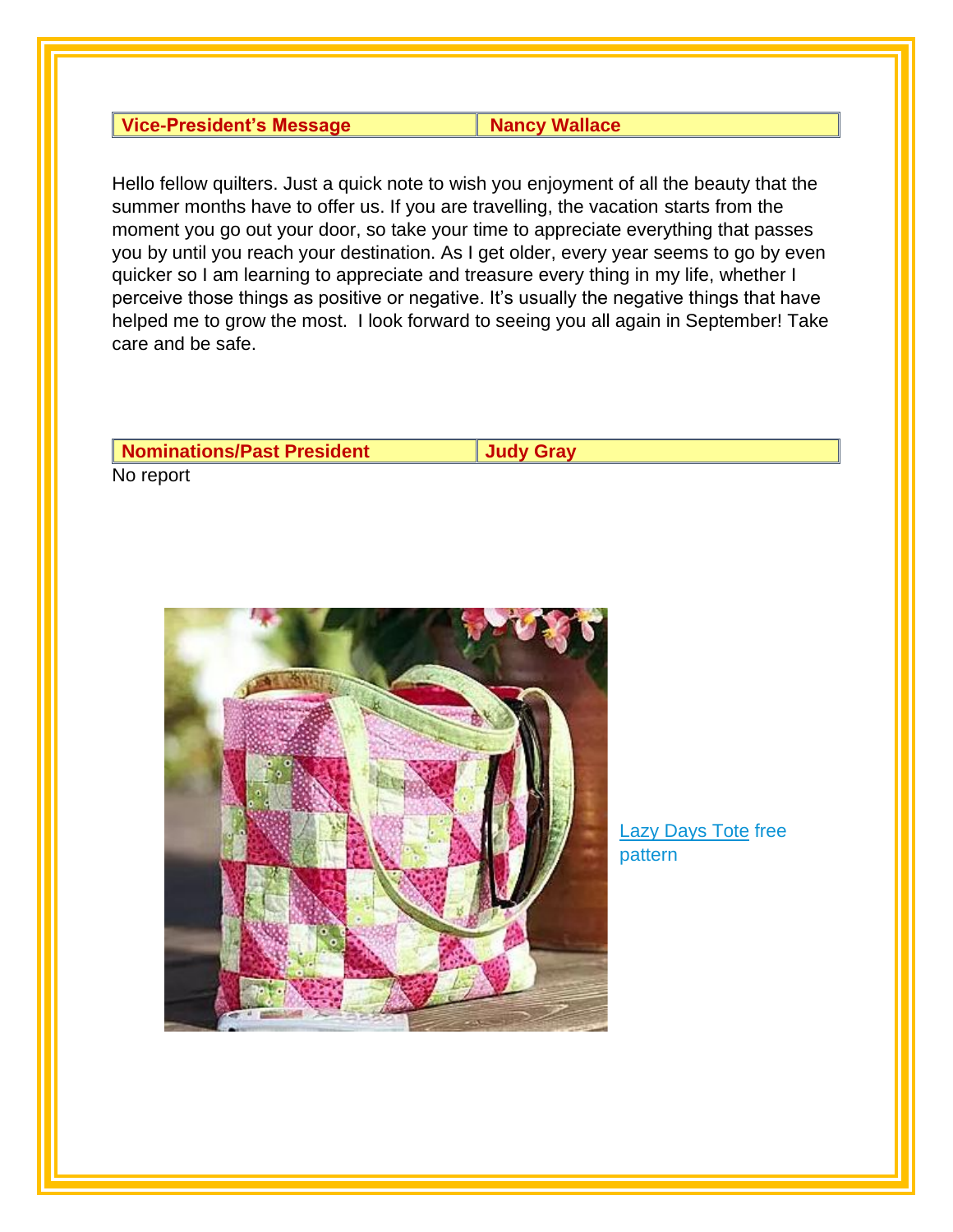| <b>I</b> reasurer | <b>Joan Cohrs</b> |
|-------------------|-------------------|
| No report         |                   |

**Membership Donna Brawley** 

Wishing everyone a wonderful summer filled with sunshine, fun and relaxation. See you in September Donna Brawley and Donna Simpson

| <b>Quilt Show</b> | <b>Sarah Roberts &amp; Team</b> |
|-------------------|---------------------------------|

Get your thinking hats on to figure out what part of the quilt show you would like to help with! Come September, we will start ramping up for our June, 2023 show!

| <b>Program</b> | Sarah Roberts |
|----------------|---------------|

June's meeting will be devoted to very important business for the Guild—the Annual General Meeting. It will be a hybrid meeting, with both in-person and Zoom attendees. Fingers crossed the internet works better than it did last month!!

Stay tuned for exciting new programs for the meetings in the fall!



[Pyramid Pincushion](https://static.onecms.io/wp-content/uploads/pdfs/sites/42/2021/06/17/Pyramid-Pincushion.pdf) free pattern

**Workshop Convenor <b>Kathy Herron** No report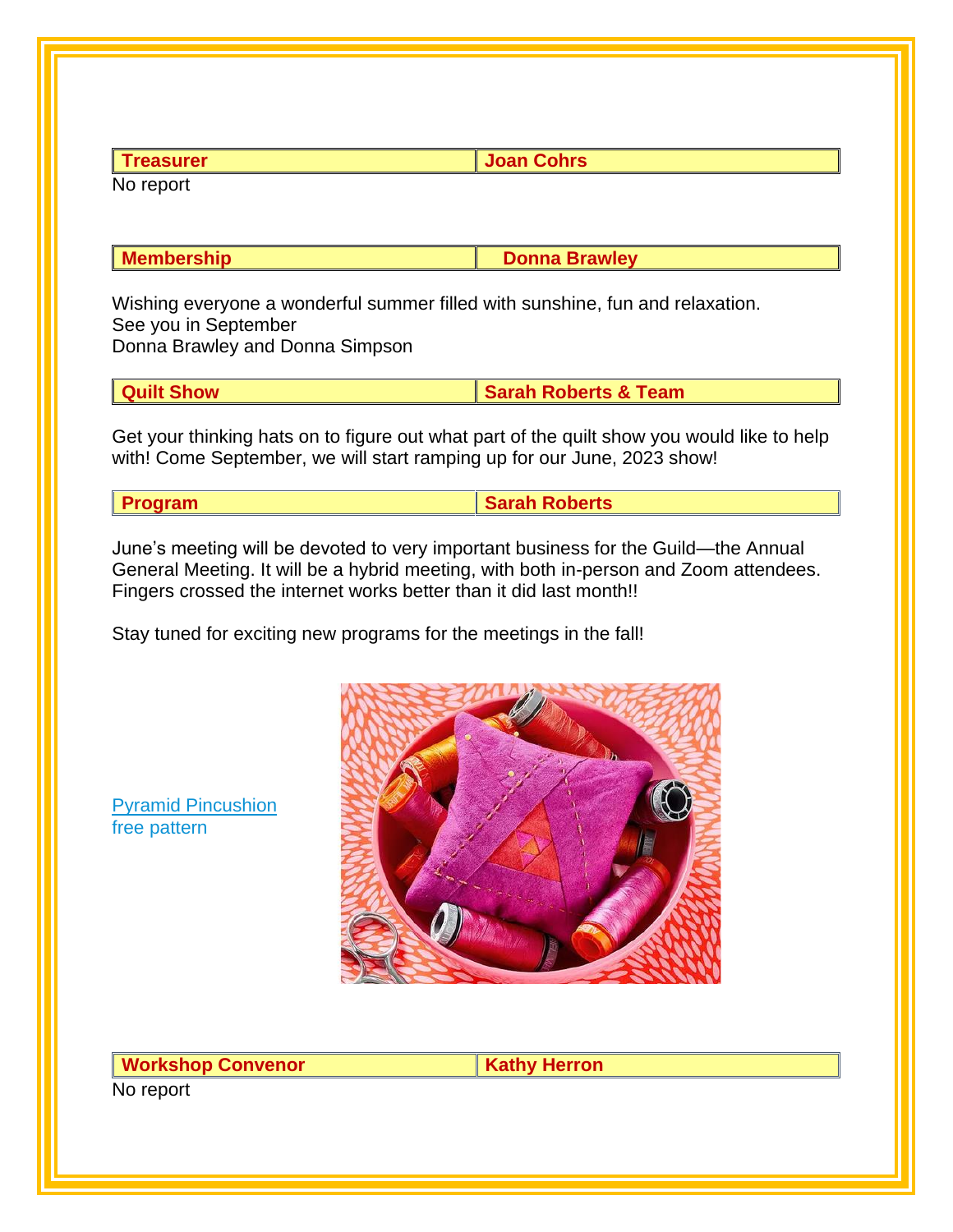**Comfort Quilt Convenors Comfort Quilt Convenors** 

#### **Greetings from Comfort Quilts**

We have been a busy group getting quilts ready for the Ukraine refugees that are beginning to arrive in our area….and we couldn't have done it without all of your support. To date we have made contact with three families and given out 10 quilts. Our last in person get together before we break for summer will be on June 16 at the Frankford United.

Have a safe and hopefully 'Covid' free summer…..see you in September.

Cathy, Janet, Nancy and Marilyn



#### **Website Sue Davies Sue Davies**

The website will continue to be updated during our summer break.

When you finish your 2020 or 2021 Mystery Quilt send me a photo and information about the quilt. Once a number have been received, the photos will be compiled with your name and story. It will be posted to the website under:

Members Blog Page (under Members Log In) for all the guild members to enjoy. It is always amazing how different the quilts look even though they were made with the same pattern.

Have a wonderful summer and happy stitching.

Sue Davies

[www.trentvalleyquiltersguild.com](http://www.trentvalleyquiltersguild.com/)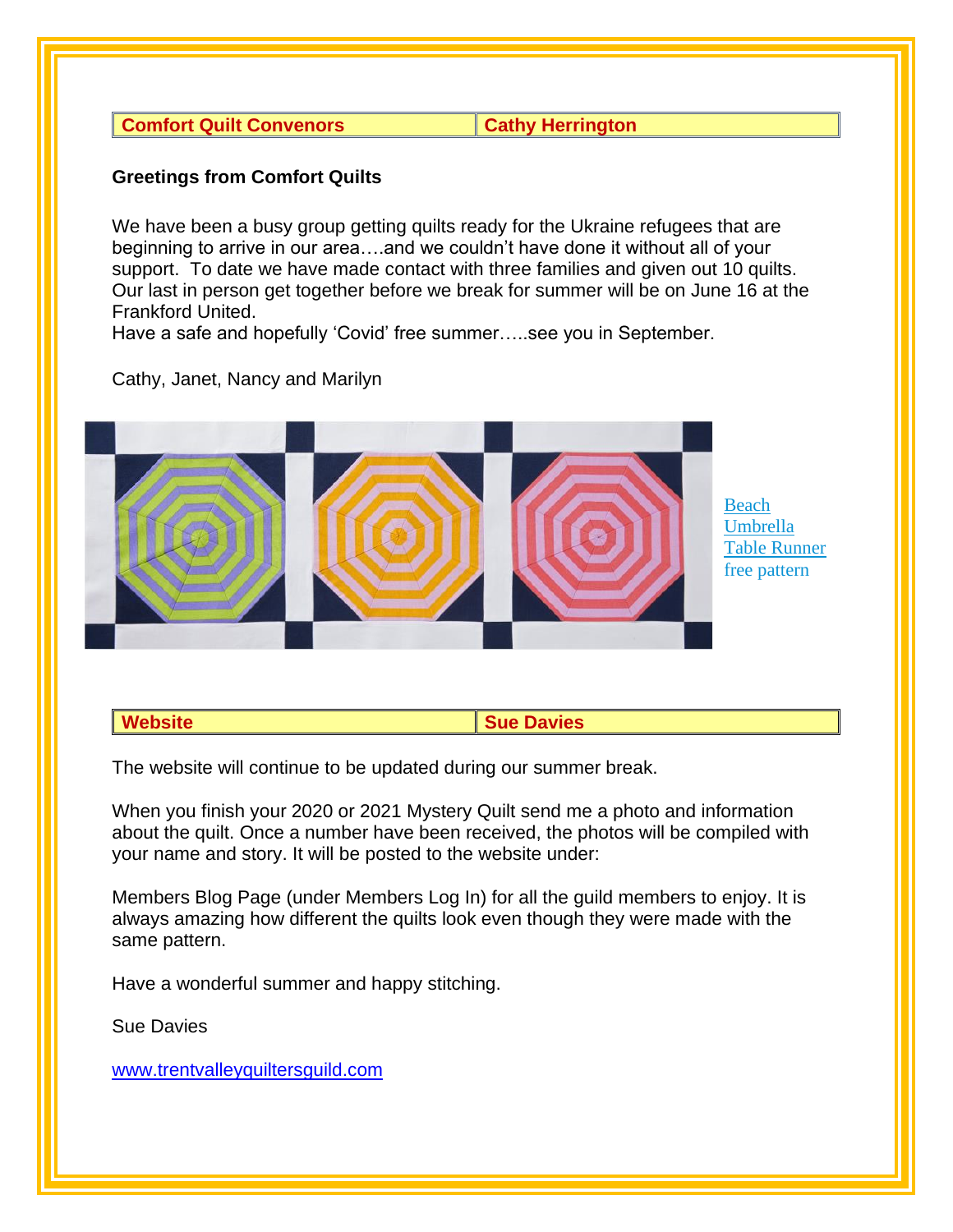

**Library Judy Elliott**

No report

[Wristband Pincushion](https://static.onecms.io/wp-content/uploads/pdfs/sites/42/2022/02/25/Wristband-Pincushions.pdf)

free pattern

**UFO/PHD Midge Trauzzi** 

The next UFO date is June 10 for those of you who have signed up. It is completely full now.

We will continue to meet over the summer. Those get togethers will be on July 8 and Aug 12 and September 9.

Midge Trauzzi

| <b>Christmas Placemats</b><br><b>Jane Baier</b> |
|-------------------------------------------------|
|-------------------------------------------------|

No report

| <i><b>Inshine</b></i> | <b>Darlene Blanchet</b> |
|-----------------------|-------------------------|
| No report             |                         |

No report

| <b>Social</b> | <b>June Armstrong &amp; Tina May</b> |  |
|---------------|--------------------------------------|--|
|               |                                      |  |

A reminder for everyone to please lug your mug, in order to enjoy your coffee or tea from your favourite drinking vessel.

And, for those who volunteered to bring treats to share, please, just finger food, no dipping sauces.

We are looking forward to a fun end-of-the-Guild-year celebration.

Tina and June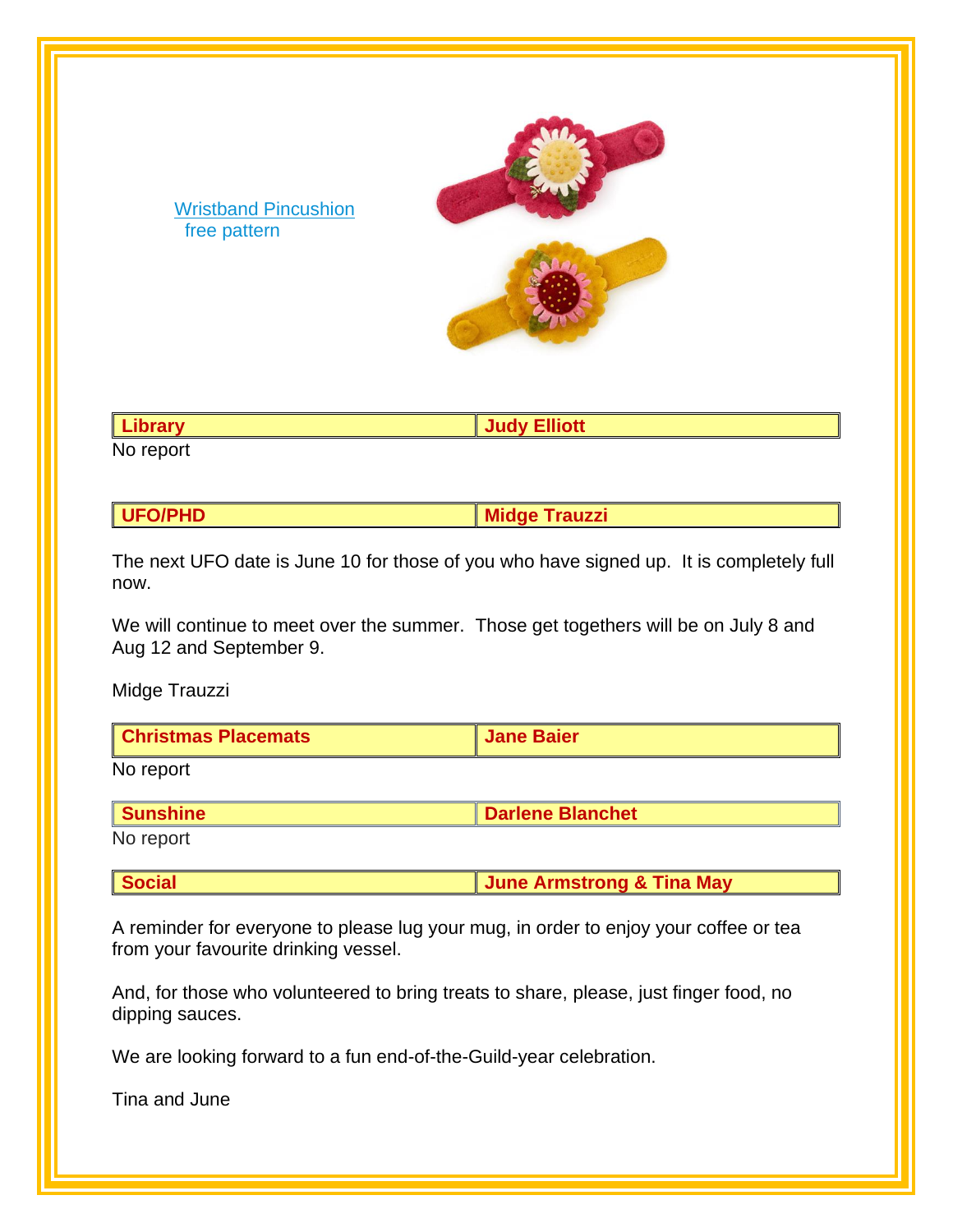

[Rainbow Bargello Cushion](https://www.pelennapatchworks.co.uk/user/downloads/Rainbow%20Bargello%20Cushion-1-min.pdf) free pattern

**Retreat Pat Brinklow & team** 

We can hardly wait to hear all the chatter and laughter of those attending TVQG Retreat in October, only a few short months away.

Enjoy your summer, stay healthy and safe!

Your Retreat Committee

Elaine Combdon, Cheryl Lafferty, Sarah Roberts, Pat Brinklow

[Reusable Market](https://www.allpeoplequilt.com/bags-pillows-gifts/bags-and-purses/reusable-market-bag) Bag free pattern

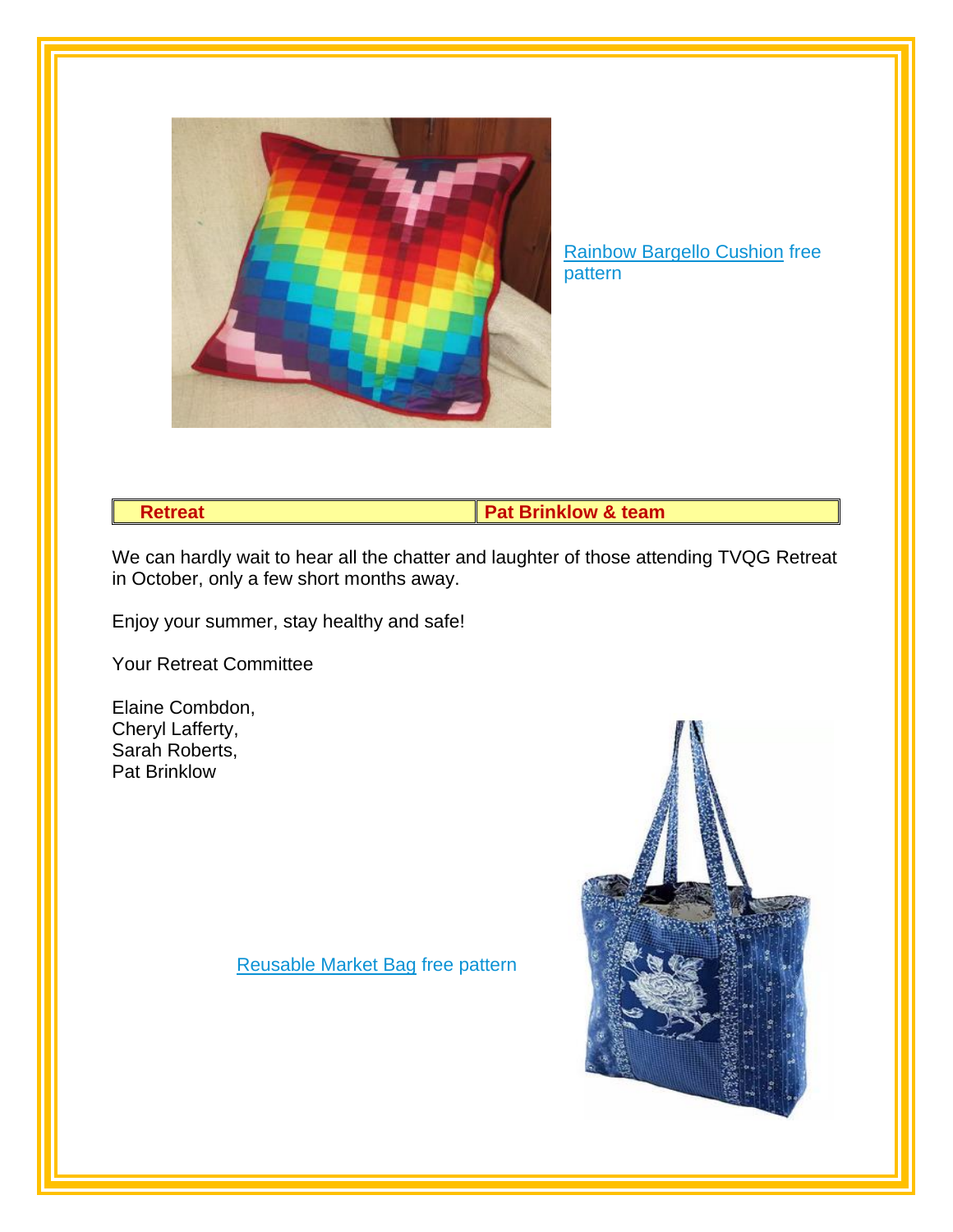

A little something extra which one of our members sent in for us all to enjoy

#### **Weird Things Only Quilters Do!**

1. Name your sewing machine. Then talk to it while you're sewing.

2. Carry spools of thread, needles, snips in your purse. You never know when you'll need them.

- 3. See quilt patterns in bathroom tiles, carpet designs, gardens… basically everywhere!
- 4. Pet fabric. When we're in the quilt shop we like to touch and ogle before we buy it.
- 5. Make quilts with no plan. People always ask what occasion the quilt is for, but we know we're sewing because we love it.
- 6. Think a scant  $\frac{1}{4}$ " is a totally acceptable measurement. (We also handle 1/8" and 1/16" too!)
- 7. Save the smallest scraps. We can't throw anything out because "we might need it some day".
- 8. Yell at our kids for not cleaning their rooms but have the messiest sewing space. (If we haven't decluttered yet!)
- 9. Buy new supplies because they're in a colour you don't own. You can never have too many rotary cutters!
- 10.Spend time with your quilting friends online. You've never met them in person, but they're your BFFs!

From American Patchwork and Quilting June 8, 2017 Still true today!

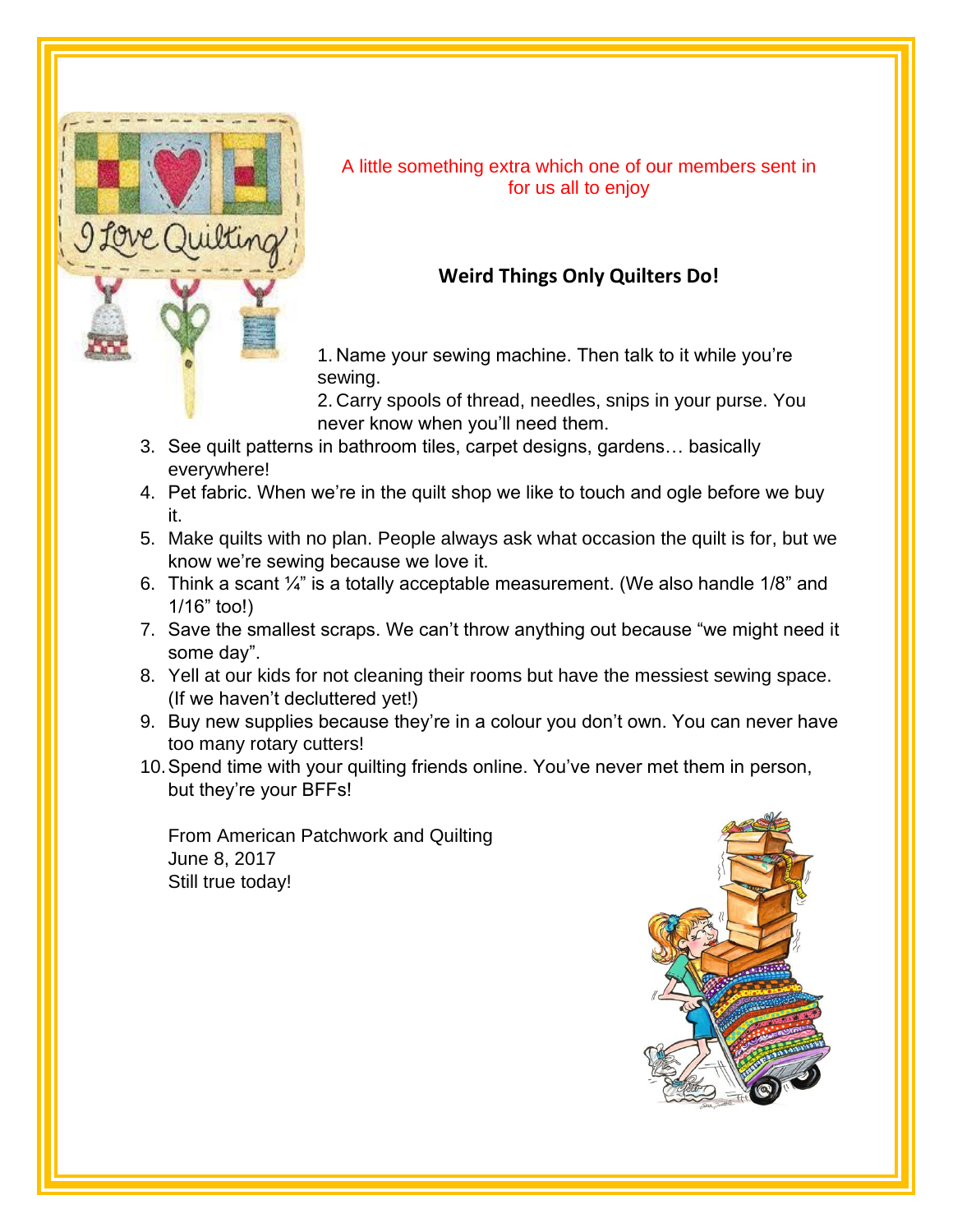| <b>EXECUTIVE</b>          |                           |
|---------------------------|---------------------------|
| $\blacksquare$ President  | <b>Rita Downhill</b>      |
| Vice President            | Nancy Wallace             |
| Treasurer                 | Joan Cohrs                |
| Secretary                 | Lettie Hall               |
| Past President            | Judy Gray                 |
| <b>COMMITTEES</b>         |                           |
| Quilt Show                | Sarah Roberts             |
| Program                   | Sarah Roberts             |
| Workshops                 | Kathy Herron              |
| Membership                | Donna Brawley             |
| Website                   | <b>Sue Davies</b>         |
| $\blacksquare$ Newsletter | <b>Elise Williams</b>     |
| Retreat                   | Pat Brinklow              |
| Social                    | June Armstrong & Tina May |
| Library                   | Judy Elliott              |
| Comfort Quilts            | Cathy Herrington          |
| Christmas Placemats       | Jane Baier                |
| U.F.O.                    | Midge Trauzzi             |
| Email Co-ordinator        | Renee Myltoft             |



**[How to Get Started With Free](https://weallsew.com/how-to-get-started-with-free-motion-quilting/)  [Motion Quilting](https://weallsew.com/how-to-get-started-with-free-motion-quilting/) free tutorial**

**How to Free Motion Quilt [Sailboats](https://weallsew.com/how-to-free-motion-quilt-sailboats/) free tutorial**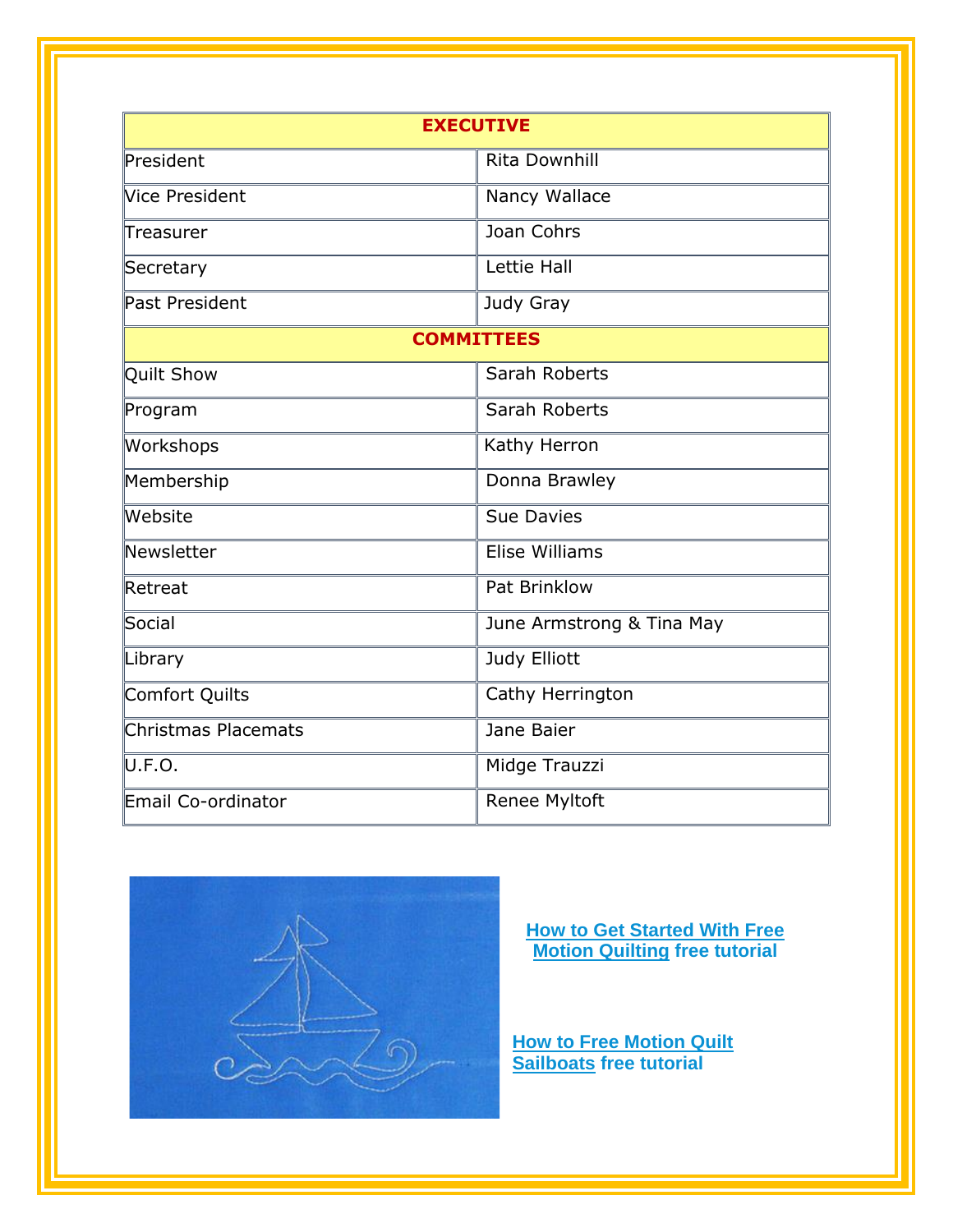## These businesses support our guild.

Please let them know that you saw their business card here in your newsletter when you visit or call them. They are the backbone of our quilting; their knowledge and services are indispensable, so it is vital that we support them.



Nancy's Longarm Quilting Services Reasonable Rates! Nancy Wallace Brighton, Ontario P: 705-559-3084 E: anwallace2@yahoo.ca 10% off code; TVQG01 use at checkout on www.rondasquiltcreations.com

## **Ronda's Quilt Creations**

Check out the Facebook page https://www.facebook.com/#!/ rondasquiltcreations huffs\_@hotmail.com

#### YOUR #1 SEWING CENTRE



Fabric, Cottons, Service and Sales for Most Makes of Sewing Machines

Peterborough 186 George St. North Peterborough, Ont.<br>Phone: 705-742-3337 **Sewing Essentials** 51B King St. East Bowmanville, ON 905-623-2404

**Campbellford** - 42 Bridge St. East<br>pbellford, Orit. KOL 1L0<br>853-5642 - Fax: 705-653-2007<br>erialgirl1ca@yahoo.ca 62.8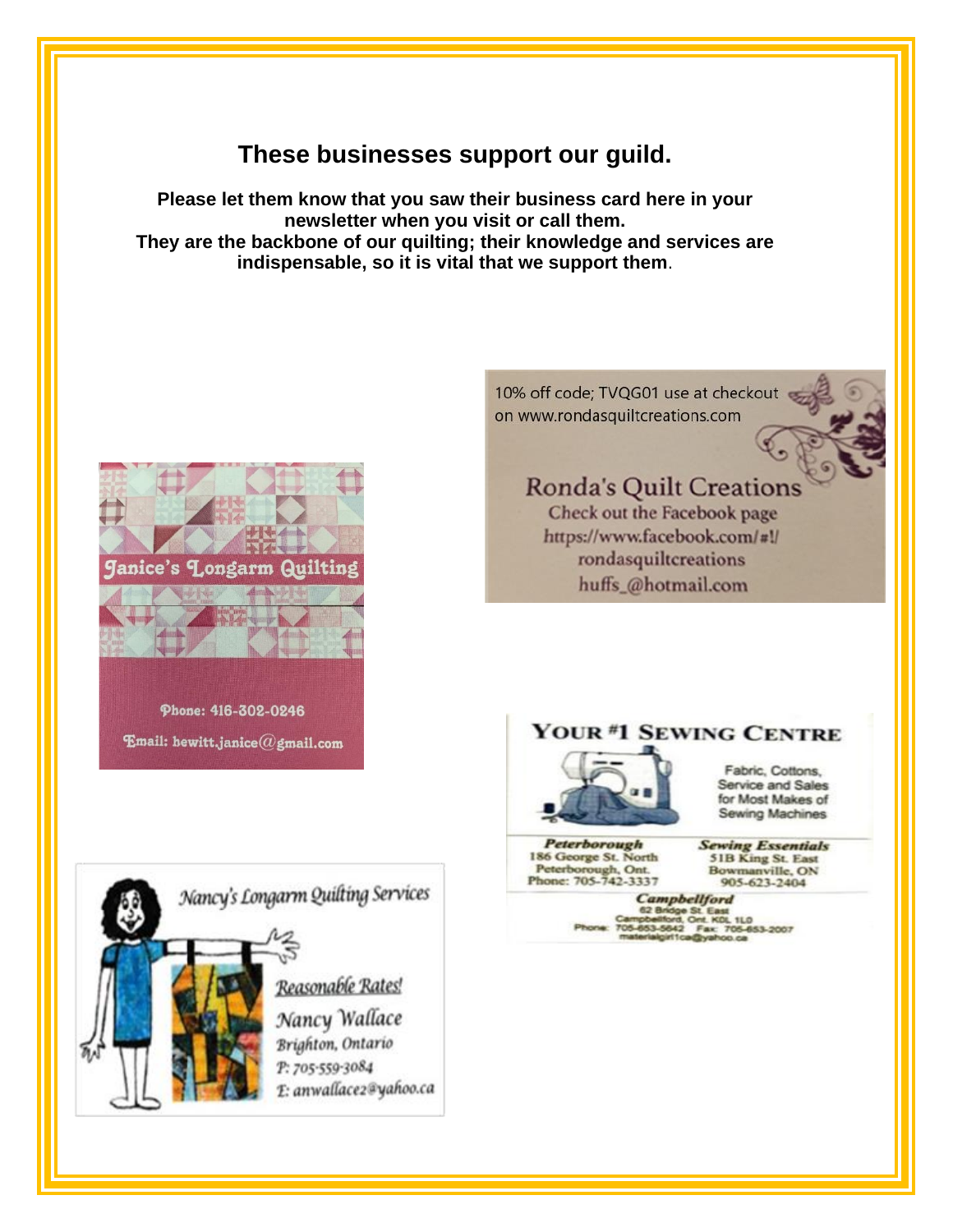# **Foxton Woolens**



Owner: Judy Gray 238 Foxton Rd **Roslin Ontario ROR 2YO** 613-438-1618 email: foxtonwoolens@gmail.com **facebook@foxtonwoolensquilts** 



Unit 3 - 17477 Highway 2 West Trenton, Ontario K8V 5P7 Ph: 613-392-1422 TF: 1-877-292-7136 askus@groovy-threads.com groovy-threads.com

#### **QUAINT FABRICS**

43 Wickens St. Trenton, Ontario K8V 0B3 613-403-0116 Text or Call neastaugh@live.ca https://quaintfabrics.square.site/



Henley Square Plaza 395 Ontario St. St Catharines, ON UpYurQuilt@gmail.com

## NOW OPEN

Tues, Thur & Fri 8am-4pm Wed 8am-6pm Sat 8am-12pm Sun/Mon closed 289-362-1443 www.UpYurQuilt.ca